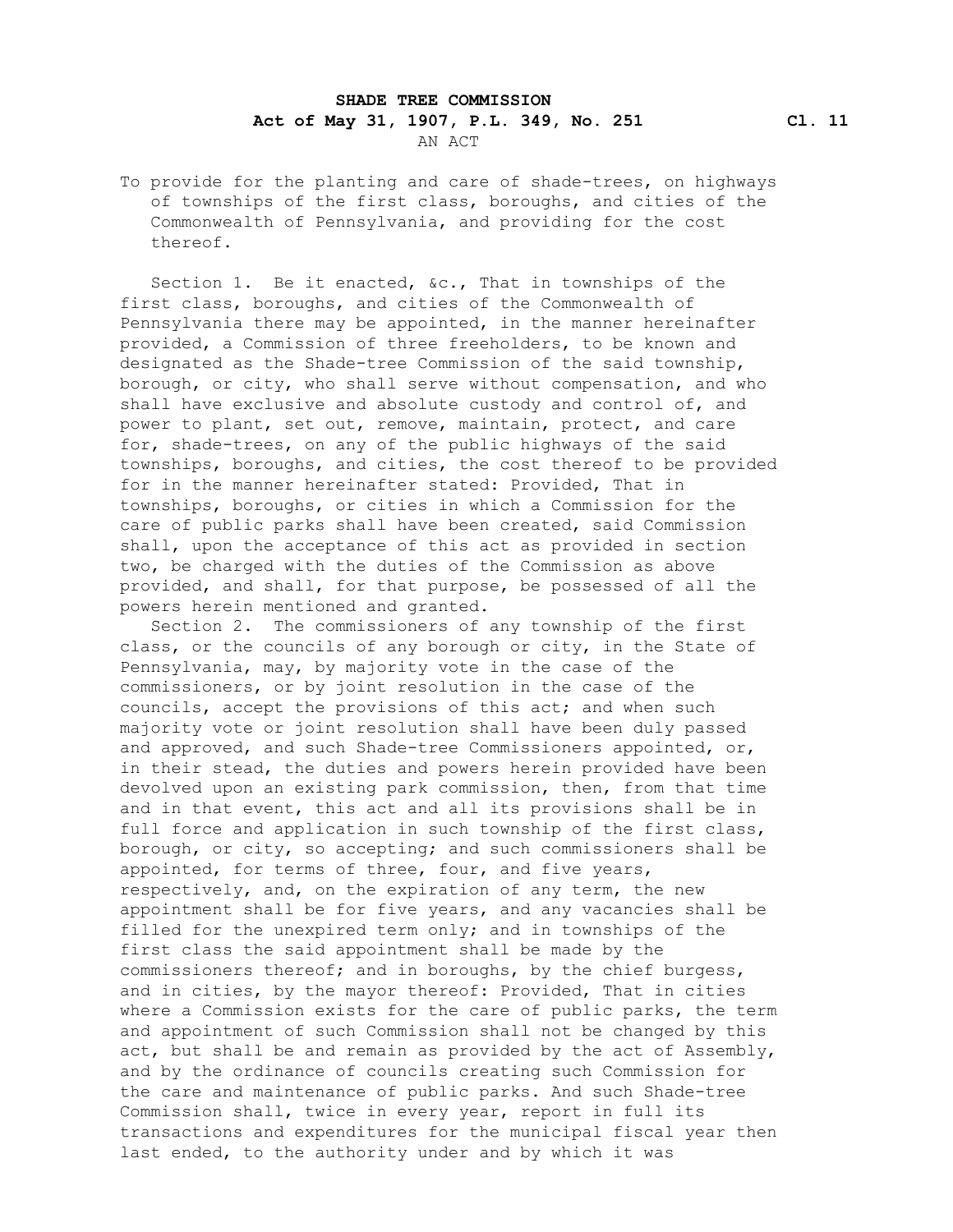appointed: Provided, That an existing park commission, acting under this enactment, may embody its report in its regular report to the councils, as by law or ordinance provided.

 Section 3. That when such shade-tree commissioners, or park commissioners so acting, shall propose the setting out or planting or removing of any shade-trees, or the material changing of the same in any highway, they shall give public notice of the time and place appointed for the meeting at which such contemplated work is to be considered, specifying in detail the highways, or portion thereof, upon which trees are proposed to be planted, removed, or changed, in one or more--not exceeding two in all--of the newspapers published in said township, borough, or city, once each week for at least two weeks, prior to the date of said meeting.

 Section 4. The cost of planting, transplanting, or removing any trees in any highway, and of suitable guards, curbing, or grating for the protection thereof, when necessary, and of the proper replacing of any pavement or sidewalk necessarily disturbed in the doing of such work, shall be borne by the owner of the real estate in front of which such trees are planted, set out, or removed; and the cost thereof as to each tract of real estate shall be certified by the commissioners to the township commissioners, or to the presidents of the councils in boroughs and cities, and also to the person having charge of the collection of taxes for the said township, borough, or city; and upon the filing of said certificates, the amount of the cost of such improvement, of which notice shall also be given to each property owner involved, accompanied with a copy of the aforesaid certificate, together with a notice of the time and place for payment, shall be and become a lien upon said real estate, in front of which said trees have been planted, set out, or removed; said lien to be collectible, if not paid in accordance with notice as herein provided, in the same manner as other liens for taxes are now collectible against the property involved.

 Section 5. The cost and expense of caring for said trees after having been planted or set out, and the expense of publishing the notices provided for in section three, shall be borne and paid for by a general tax, to be levied annually in the manner that taxes for township, borough, and city purposes are now levied in such townships of the first class, boroughs, or cities; such tax not to exceed the sum of one-tenth of one mill on the dollar on the assessed valuation of the property in such townships of the first class, boroughs, or cities; and the needed amount shall each year, in due time, be certified by the shade-tree commissioners to the proper authorities charged with the assessment of taxes in said townships, boroughs, or cities, to be assessed and paid, as other taxes are assessed and paid, and to be drawn against as required by said commissioners, in the same manner as moneys appropriated for township, borough, or city purposes, are now drawn against in said townships, boroughs, or cities: Provided, That the commissioners of any township of the first class, and the councils of any borough or city, accepting the provisions of this act, may provide for the expense of the maintenance of trees on highways, in accordance